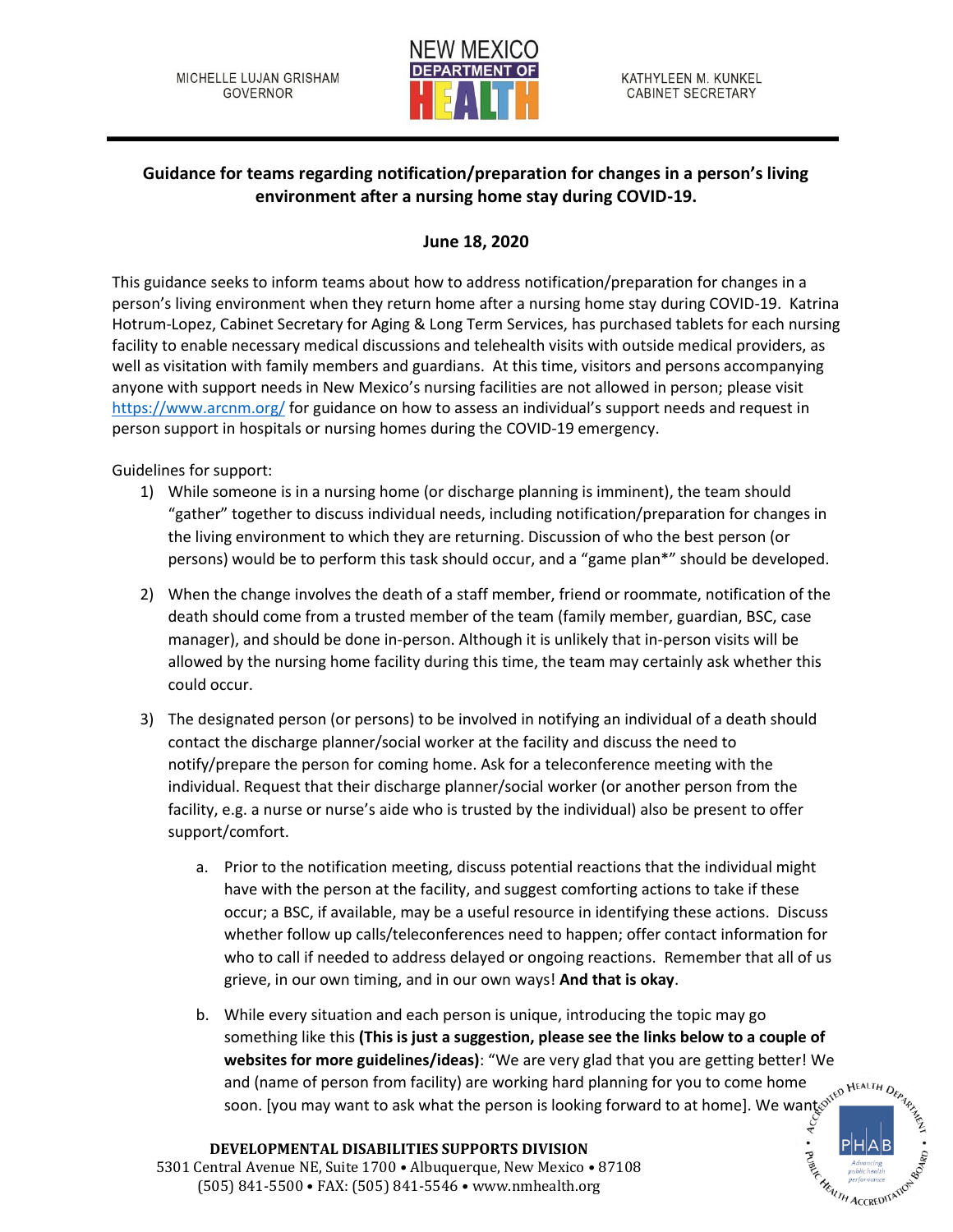you to know about some changes at home. First of all, you will wear a mask leaving here, and when you go doctor's appointments, etc. You have been sick, and now you're getting better, but we need to help you to *keep* feeling better! You remember that your roommate(s) got really sick too; unfortunately, (name) won't be there when you get home because they didn't get better. They passed away (died)."

- c. Make sure that you leave time for any reactions that the person may (or may not) have. After, you may need to debrief with the social worker at the facility and set up times to be available to support the individual in their grief. This should be discussed prior to, and after meeting with the person's team.
- 4) Always remember that each of you on the team (DSP included!) may reach out to BBS staff at any time for support! Our contact information is below.

## **\*Ideas for a "Game Plan"**

Below are some websites that might be helpful for supporting persons with I/DD with their grief; the first gives a great overview of the similarities and differences between persons with I/DD and how they grieve (really there are mostly similarities—death, loss and grief is a very difficult topic for us all!); the second has many ideas related to notifying someone of the death of a loved one—specific basic steps listed below the 2<sup>nd</sup> link.

<https://www.funeralguide.com/blog/intellectual-disability-grief> <http://www.breakingbadnews.org/ten-top-tips-for-breaking-bad-news/>

- **1.** *[Don't avoid the issue](http://www.breakingbadnews.org/ten-top-tips-for-breaking-bad-news/#1)*
- **2.** *Anticipate questions – [and anticipate a lack of questions](http://www.breakingbadnews.org/ten-top-tips-for-breaking-bad-news/#2)*
- **3.** *[Make sure you understand the question](http://www.breakingbadnews.org/ten-top-tips-for-breaking-bad-news/#3)*
- **4.** *[Be honest \(and admit what you don't know\)](http://www.breakingbadnews.org/ten-top-tips-for-breaking-bad-news/#4)*
- **5.** *[Allow feelings of sadness…](http://www.breakingbadnews.org/ten-top-tips-for-breaking-bad-news/#5)*
- **6.** *[…including your own!](http://www.breakingbadnews.org/ten-top-tips-for-breaking-bad-news/#6)*
- **7.** *[People have a right NOT to know](http://www.breakingbadnews.org/ten-top-tips-for-breaking-bad-news/#7)*
- **8.** *[Don't overdo it](http://www.breakingbadnews.org/ten-top-tips-for-breaking-bad-news/#8)*
- **9.** *[Repeat the information](http://www.breakingbadnews.org/ten-top-tips-for-breaking-bad-news/#9)*
- **10.** *[Get expert advice](http://www.breakingbadnews.org/ten-top-tips-for-breaking-bad-news/#10)*